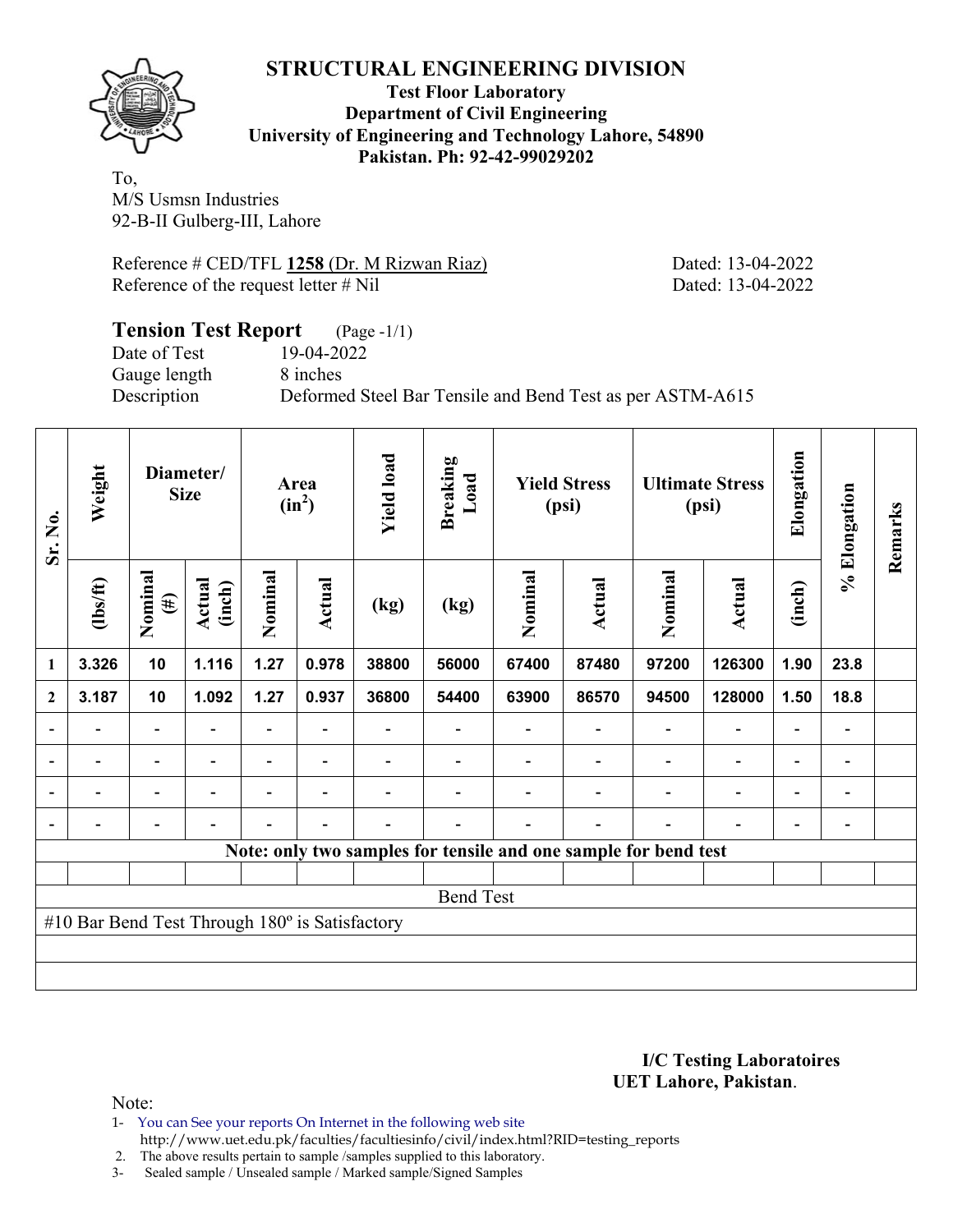

#### **Test Floor Laboratory Department of Civil Engineering University of Engineering and Technology Lahore, 54890 Pakistan. Ph: 92-42-99029202**

To, Project Manager Banu Mukhtar Contracing (Pvt) Ltd Roomi Fabric Ltd, Quid-Azam Business Park, Sheikhupura

Reference # CED/TFL 1274 (Dr. M Rizwan Riaz) Dated: 15-04-2022 Reference of the request letter # Nil Dated: 11-04-2022

# **Tension Test Report** (Page -1/1) Date of Test 19-04-2022 Gauge length 8 inches Description Deformed Steel Bar Tensile and Bend Test as per ASTM-A615

| Sr. No.        | Weight                   |                          | Diameter/<br><b>Size</b><br>(mm) |         | Area<br>$(in^2)$         | <b>Yield load</b>                                   | <b>Breaking</b><br>Load |         | <b>Yield Stress</b><br>(psi)                                    |                          | <b>Ultimate Stress</b><br>(psi) | Elongation               | % Elongation             | Remarks             |
|----------------|--------------------------|--------------------------|----------------------------------|---------|--------------------------|-----------------------------------------------------|-------------------------|---------|-----------------------------------------------------------------|--------------------------|---------------------------------|--------------------------|--------------------------|---------------------|
|                | (1bs/ft)                 | Nominal                  | Actual                           | Nominal | Actual                   | (kg)                                                | (kg)                    | Nominal | Actual                                                          | Nominal                  | Actual                          | (inch)                   |                          |                     |
| 1              | 0.414                    | 10                       | 10.00                            | 0.12    | 0.122                    | 4400                                                | 5400                    | 80835   | 79680                                                           | 99207                    | 97800                           | 1.00                     | 12.5                     |                     |
| $\mathbf{2}$   | 0.417                    | 10                       | 10.03                            | 0.12    | 0.123                    | 4200                                                | 5200                    | 77161   | 75540                                                           | 95533                    | 93600                           | 0.90                     | 11.3                     | <b>Amreli Steel</b> |
|                |                          |                          |                                  |         |                          |                                                     |                         |         |                                                                 |                          | $\overline{\phantom{0}}$        | $\overline{\phantom{0}}$ |                          |                     |
| $\blacksquare$ | $\overline{\phantom{0}}$ | $\overline{\phantom{a}}$ | $\overline{\phantom{0}}$         |         | $\overline{\phantom{0}}$ |                                                     |                         |         | $\overline{\phantom{a}}$                                        | $\overline{\phantom{0}}$ | -                               | $\overline{\phantom{a}}$ | $\blacksquare$           |                     |
|                | -                        | $\overline{\phantom{0}}$ |                                  |         | $\overline{\phantom{0}}$ |                                                     |                         |         |                                                                 | $\overline{\phantom{0}}$ | $\overline{a}$                  | $\overline{\phantom{a}}$ | $\overline{\phantom{a}}$ |                     |
|                |                          | $\blacksquare$           | $\blacksquare$                   |         | $\blacksquare$           |                                                     |                         |         | $\blacksquare$                                                  | $\blacksquare$           | $\blacksquare$                  | $\overline{\phantom{a}}$ | $\overline{\phantom{a}}$ |                     |
|                |                          |                          |                                  |         |                          |                                                     |                         |         | Note: only two samples for tensile and one sample for bend test |                          |                                 |                          |                          |                     |
|                |                          |                          |                                  |         |                          |                                                     |                         |         |                                                                 |                          |                                 |                          |                          |                     |
|                | <b>Bend Test</b>         |                          |                                  |         |                          |                                                     |                         |         |                                                                 |                          |                                 |                          |                          |                     |
|                |                          |                          |                                  |         |                          | 10mm Dia Bar Bend Test Through 180° is Satisfactory |                         |         |                                                                 |                          |                                 |                          |                          |                     |
|                |                          |                          |                                  |         |                          |                                                     |                         |         |                                                                 |                          |                                 |                          |                          |                     |
|                |                          |                          |                                  |         |                          |                                                     |                         |         |                                                                 |                          |                                 |                          |                          |                     |

**I/C Testing Laboratoires UET Lahore, Pakistan**.

Note:

1- You can See your reports On Internet in the following web site http://www.uet.edu.pk/faculties/facultiesinfo/civil/index.html?RID=testing\_reports

2. The above results pertain to sample /samples supplied to this laboratory.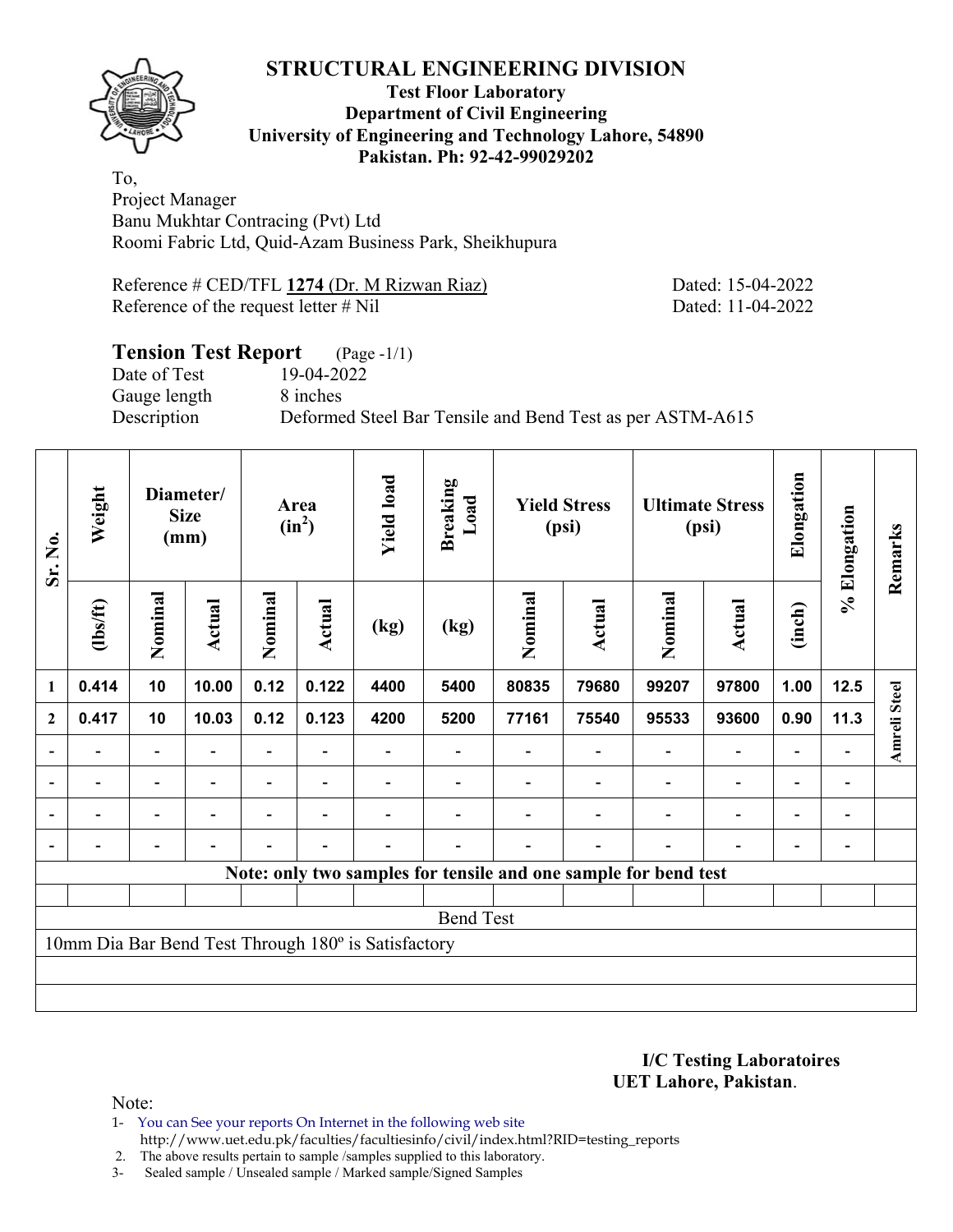

**Test Floor Laboratory Department of Civil Engineering University of Engineering and Technology Lahore, 54890 Pakistan. Ph: 92-42-99029202** 

To, Project Manager Etimaad Construction of Halmore Apartments Gulberg III Lahore

Reference # CED/TFL 1275 (Dr. M Rizwan Riaz) Dated: 15-04-2022 Reference of the request letter # EEL/HO/HLMP/003 Dated: 15-04-2022

## **Tension Test Report** (Page -1/1)

Date of Test 19-04-2022 Gauge length 8 inches

Description Deformed Steel Bar Tensile and Bend Test as per ASTM-A615

| Sr. No.                  | Weight                                        |                          | Diameter/<br><b>Size</b> |                          | Area<br>$(in^2)$         | <b>Yield load</b> | <b>Breaking</b><br>Load |         | <b>Yield Stress</b><br>(psi)                                   |                          | <b>Ultimate Stress</b><br>(psi) | Elongation               | % Elongation                 | Remarks |
|--------------------------|-----------------------------------------------|--------------------------|--------------------------|--------------------------|--------------------------|-------------------|-------------------------|---------|----------------------------------------------------------------|--------------------------|---------------------------------|--------------------------|------------------------------|---------|
|                          | (1bs/ft)                                      | Nominal<br>$(\#)$        | Actual<br>(inch)         | Nominal                  | Actual                   | (kg)              | (kg)                    | Nominal | <b>Actual</b>                                                  | Nominal                  | <b>Actual</b>                   | (inch)                   |                              |         |
| 1                        | 0.396                                         | $\mathbf{3}$             | 0.385                    | 0.11                     | 0.116                    | 3200              | 4500                    | 64200   | 60570                                                          | 90200                    | 85200                           | 1.10                     | 13.8                         |         |
|                          |                                               |                          |                          | $\overline{\phantom{a}}$ | $\overline{\phantom{a}}$ |                   |                         |         |                                                                | $\blacksquare$           | $\overline{\phantom{0}}$        | $\blacksquare$           |                              |         |
|                          |                                               | $\overline{\phantom{0}}$ |                          | -                        |                          |                   |                         |         |                                                                |                          | $\overline{\phantom{0}}$        | $\overline{\phantom{0}}$ | $\qquad \qquad \blacksquare$ |         |
| $\overline{\phantom{0}}$ |                                               | $\overline{\phantom{0}}$ |                          |                          | $\blacksquare$           |                   |                         |         |                                                                |                          | $\overline{\phantom{0}}$        | $\overline{\phantom{0}}$ | $\qquad \qquad \blacksquare$ |         |
| $\blacksquare$           |                                               | $\blacksquare$           | $\overline{\phantom{0}}$ | $\blacksquare$           | $\overline{\phantom{a}}$ |                   |                         |         |                                                                | $\blacksquare$           | $\overline{\phantom{0}}$        | $\blacksquare$           | $\overline{\phantom{0}}$     |         |
| $\overline{\phantom{0}}$ |                                               |                          |                          |                          | $\blacksquare$           |                   |                         |         | $\overline{\phantom{0}}$                                       | $\overline{\phantom{0}}$ | $\overline{\phantom{0}}$        | $\overline{\phantom{a}}$ | $\blacksquare$               |         |
|                          |                                               |                          |                          |                          |                          |                   |                         |         | Note: only one sample for tensile and one sample for bend test |                          |                                 |                          |                              |         |
|                          |                                               |                          |                          |                          |                          |                   |                         |         |                                                                |                          |                                 |                          |                              |         |
|                          |                                               |                          |                          |                          |                          |                   | <b>Bend Test</b>        |         |                                                                |                          |                                 |                          |                              |         |
|                          | #3 Bar Bend Test Through 180° is Satisfactory |                          |                          |                          |                          |                   |                         |         |                                                                |                          |                                 |                          |                              |         |
|                          |                                               |                          |                          |                          |                          |                   |                         |         |                                                                |                          |                                 |                          |                              |         |
|                          |                                               |                          |                          |                          |                          |                   |                         |         |                                                                |                          |                                 |                          |                              |         |

**I/C Testing Laboratoires UET Lahore, Pakistan**.

Note:

1- You can See your reports On Internet in the following web site http://www.uet.edu.pk/faculties/facultiesinfo/civil/index.html?RID=testing\_reports

2. The above results pertain to sample /samples supplied to this laboratory.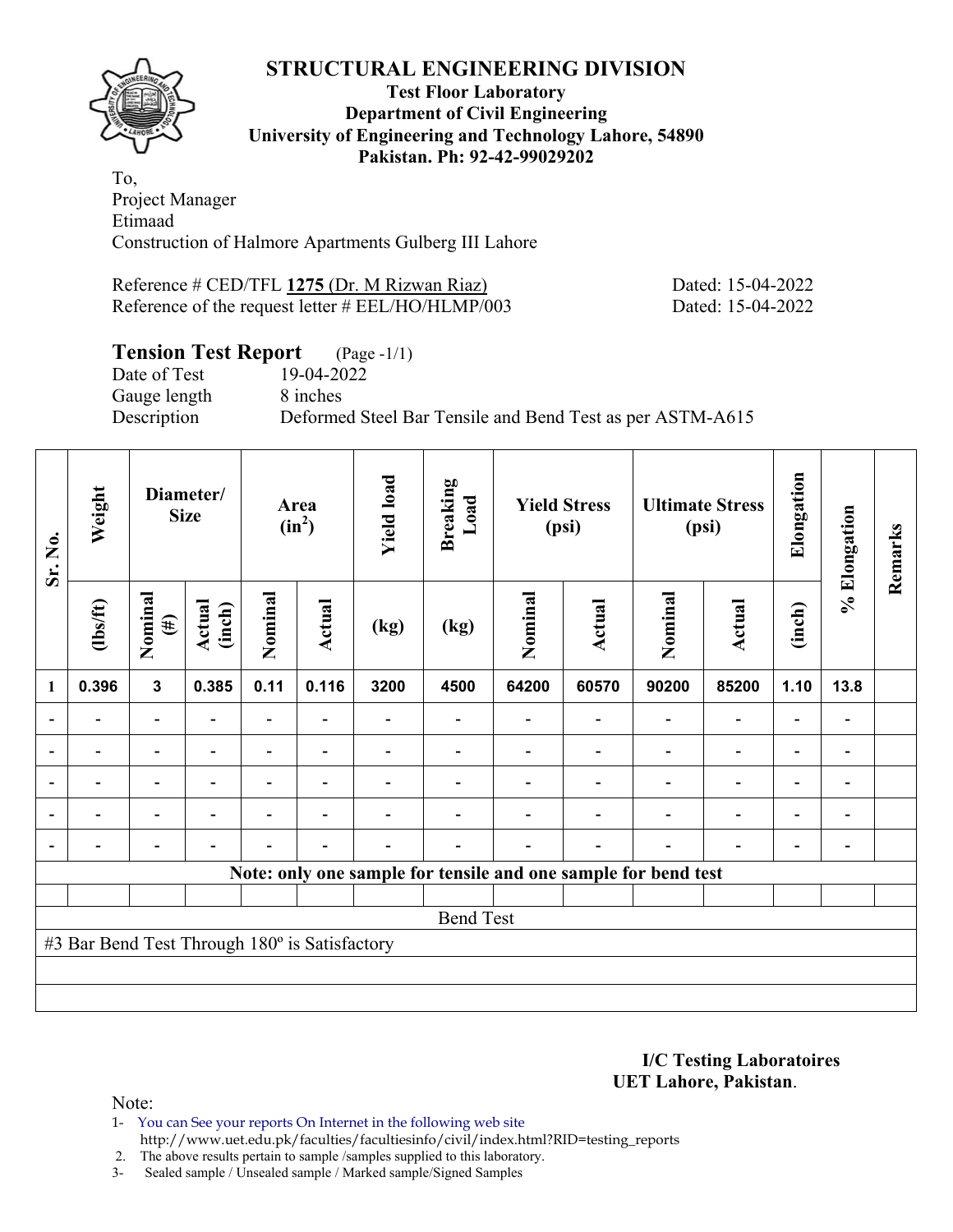

#### **Test Floor Laboratory Department of Civil Engineering University of Engineering and Technology Lahore, 54890 Pakistan. Ph: 92-42-99029202**

To, Manager (Civil) Lucky Cement Limited, Pezu 800 TPD Line-2 at Lucky Cement Limited, PEZU

Reference # CED/TFL 1277 (Dr. M Rizwan Riaz) Dated: 18-04-2022 Reference of the request letter # LCL/Civil/Line-2/2022/04/516 Dated: 15-04-2022

# **Tension Test Report** (Page -1/1)

Date of Test 19-04-2022 Gauge length 8 inches

Description Deformed Steel Bar Tensile and Bend Test as per ASTM-A615

| Sr. No.                  | Weight                   |                          | Diameter/<br><b>Size</b><br>(mm) |                | Area<br>$(in^2)$         | <b>Yield load</b>                                   | <b>Breaking</b><br>Load                                         |         | <b>Yield Stress</b><br>(psi) |                          | <b>Ultimate Stress</b><br>(psi) | Elongation               | % Elongation                 | Remarks |
|--------------------------|--------------------------|--------------------------|----------------------------------|----------------|--------------------------|-----------------------------------------------------|-----------------------------------------------------------------|---------|------------------------------|--------------------------|---------------------------------|--------------------------|------------------------------|---------|
|                          | $\frac{2}{10}$           | Nominal                  | <b>Actual</b>                    | Nominal        | Actual                   | (kg)                                                | (kg)                                                            | Nominal | <b>Actual</b>                | Nominal                  | <b>Actual</b>                   | (inch)                   |                              |         |
| $\mathbf{1}$             | 0.421                    | 10                       | 10.08                            | 0.12           | 0.124                    | 4000                                                | 5000                                                            | 73487   | 71210                        | 91858                    | 89100                           | 0.90                     | 11.3                         |         |
| $\boldsymbol{2}$         | 0.422                    | 10                       | 10.09                            | 0.12           | 0.124                    | 3900                                                | 5000                                                            | 71650   | 69310                        | 91858                    | 88900                           | 0.80                     | 10.0                         |         |
| $\overline{\phantom{a}}$ |                          | $\overline{\phantom{a}}$ |                                  |                |                          |                                                     |                                                                 |         |                              |                          | $\overline{a}$                  | $\overline{\phantom{0}}$ |                              |         |
| $\overline{\phantom{a}}$ | $\overline{\phantom{a}}$ | $\blacksquare$           | $\overline{\phantom{a}}$         |                | $\overline{\phantom{a}}$ |                                                     |                                                                 |         | $\overline{\phantom{a}}$     | $\overline{\phantom{a}}$ | $\overline{\phantom{a}}$        | $\overline{\phantom{a}}$ | $\overline{\phantom{a}}$     |         |
| $\blacksquare$           | $\overline{a}$           | $\blacksquare$           | $\blacksquare$                   | $\blacksquare$ | $\overline{\phantom{0}}$ |                                                     |                                                                 |         |                              | $\overline{\phantom{0}}$ | $\overline{\phantom{a}}$        | $\overline{\phantom{a}}$ | $\blacksquare$               |         |
| $\overline{\phantom{0}}$ | -                        | $\overline{\phantom{0}}$ | $\overline{\phantom{0}}$         |                | $\overline{\phantom{0}}$ | $\overline{\phantom{0}}$                            |                                                                 |         | $\overline{\phantom{0}}$     | $\overline{\phantom{0}}$ | $\overline{\phantom{0}}$        | $\overline{\phantom{a}}$ | $\qquad \qquad \blacksquare$ |         |
|                          |                          |                          |                                  |                |                          |                                                     | Note: only two samples for tensile and one sample for bend test |         |                              |                          |                                 |                          |                              |         |
|                          |                          |                          |                                  |                |                          |                                                     |                                                                 |         |                              |                          |                                 |                          |                              |         |
|                          |                          |                          |                                  |                |                          |                                                     | <b>Bend Test</b>                                                |         |                              |                          |                                 |                          |                              |         |
|                          |                          |                          |                                  |                |                          | 10mm Dia Bar Bend Test Through 180° is Satisfactory |                                                                 |         |                              |                          |                                 |                          |                              |         |
|                          |                          |                          |                                  |                |                          |                                                     |                                                                 |         |                              |                          |                                 |                          |                              |         |
|                          |                          |                          |                                  |                |                          |                                                     |                                                                 |         |                              |                          |                                 |                          |                              |         |

**I/C Testing Laboratoires UET Lahore, Pakistan**.

Note:

1- You can See your reports On Internet in the following web site http://www.uet.edu.pk/faculties/facultiesinfo/civil/index.html?RID=testing\_reports

2. The above results pertain to sample /samples supplied to this laboratory.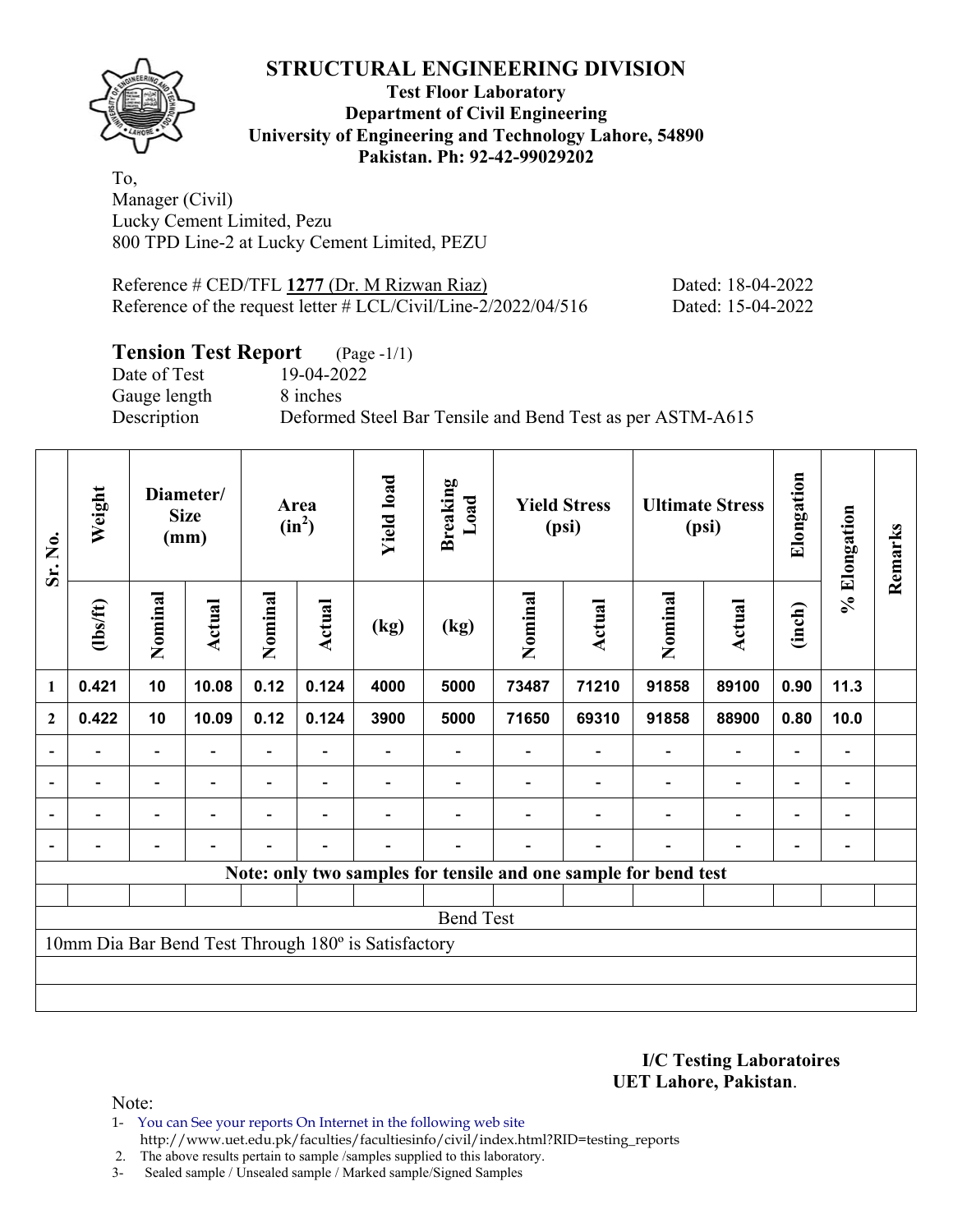#### **Test Floor Laboratory Department of Civil Engineering University of Engineering and Technology Lahore, 54890 Pakistan. Ph: 92-42-99029202**

To, Project Director Infrastructure Development Authority of The Punjab Pilot Program for Hub and Spoke Model at Zahir Pir, Rahim Yar Khan

Reference # CED/TFL 1278 (Dr. M Rizwan Riaz) Dated: 18-04-2022 Reference of the request letter # PD/ZP/IDAP/SO/2022/10 Dated: 08-04-2022

# **Tension Test Report** (Page -1/1)

Date of Test 19-04-2022 Gauge length 8 inches

Description Deformed Steel Bar Tensile and Bend Test as per ASTM-A615

| Sr. No.                  | Weight                                        |                          | Diameter/<br><b>Size</b> |                          | Area<br>$(in^2)$         | <b>Yield load</b> | <b>Breaking</b><br>Load                                        |         | <b>Yield Stress</b><br>(psi) |                          | <b>Ultimate Stress</b><br>(psi) | Elongation               | % Elongation                 | Remarks                 |
|--------------------------|-----------------------------------------------|--------------------------|--------------------------|--------------------------|--------------------------|-------------------|----------------------------------------------------------------|---------|------------------------------|--------------------------|---------------------------------|--------------------------|------------------------------|-------------------------|
|                          | (1bs/ft)                                      | Nominal<br>$(\#)$        | Actual<br>(inch)         | Nominal                  | Actual                   | (kg)              | (kg)                                                           | Nominal | Actual                       | Nominal                  | <b>Actual</b>                   | (inch)                   |                              |                         |
| $\mathbf{1}$             | 0.386                                         | $\mathbf{3}$             | 0.380                    | 0.11                     | 0.114                    | 3000              | 4900                                                           | 60200   | 58250                        | 98200                    | 95200                           | 1.20                     | 15.0                         |                         |
|                          |                                               | $\overline{\phantom{0}}$ |                          | $\overline{\phantom{0}}$ |                          |                   |                                                                |         |                              | $\blacksquare$           | $\qquad \qquad \blacksquare$    | $\overline{\phantom{a}}$ |                              | Five Mega<br>Star Steel |
|                          |                                               |                          |                          |                          |                          |                   |                                                                |         |                              |                          | $\qquad \qquad \blacksquare$    | $\overline{\phantom{a}}$ |                              |                         |
| $\overline{\phantom{a}}$ |                                               | $\overline{a}$           | ۰                        | -                        | $\overline{\phantom{0}}$ |                   |                                                                |         |                              | $\overline{\phantom{0}}$ | $\overline{\phantom{a}}$        | $\overline{\phantom{a}}$ | $\qquad \qquad \blacksquare$ |                         |
| $\blacksquare$           |                                               | $\blacksquare$           |                          | $\blacksquare$           | $\blacksquare$           |                   |                                                                |         |                              | $\blacksquare$           | $\overline{\phantom{0}}$        | $\overline{\phantom{a}}$ | $\qquad \qquad \blacksquare$ |                         |
|                          |                                               | $\overline{\phantom{0}}$ |                          | $\overline{a}$           | $\blacksquare$           |                   |                                                                |         |                              | $\blacksquare$           | $\qquad \qquad -$               | $\overline{\phantom{a}}$ | $\blacksquare$               |                         |
|                          |                                               |                          |                          |                          |                          |                   | Note: only one sample for tensile and one sample for bend test |         |                              |                          |                                 |                          |                              |                         |
|                          |                                               |                          |                          |                          |                          |                   |                                                                |         |                              |                          |                                 |                          |                              |                         |
|                          |                                               |                          |                          |                          |                          |                   | <b>Bend Test</b>                                               |         |                              |                          |                                 |                          |                              |                         |
|                          | #3 Bar Bend Test Through 180° is Satisfactory |                          |                          |                          |                          |                   |                                                                |         |                              |                          |                                 |                          |                              |                         |
|                          |                                               |                          |                          |                          |                          |                   |                                                                |         |                              |                          |                                 |                          |                              |                         |
|                          |                                               |                          |                          |                          |                          |                   |                                                                |         |                              |                          |                                 |                          |                              |                         |

**I/C Testing Laboratoires UET Lahore, Pakistan**.

Note:

1- You can See your reports On Internet in the following web site http://www.uet.edu.pk/faculties/facultiesinfo/civil/index.html?RID=testing\_reports

2. The above results pertain to sample /samples supplied to this laboratory.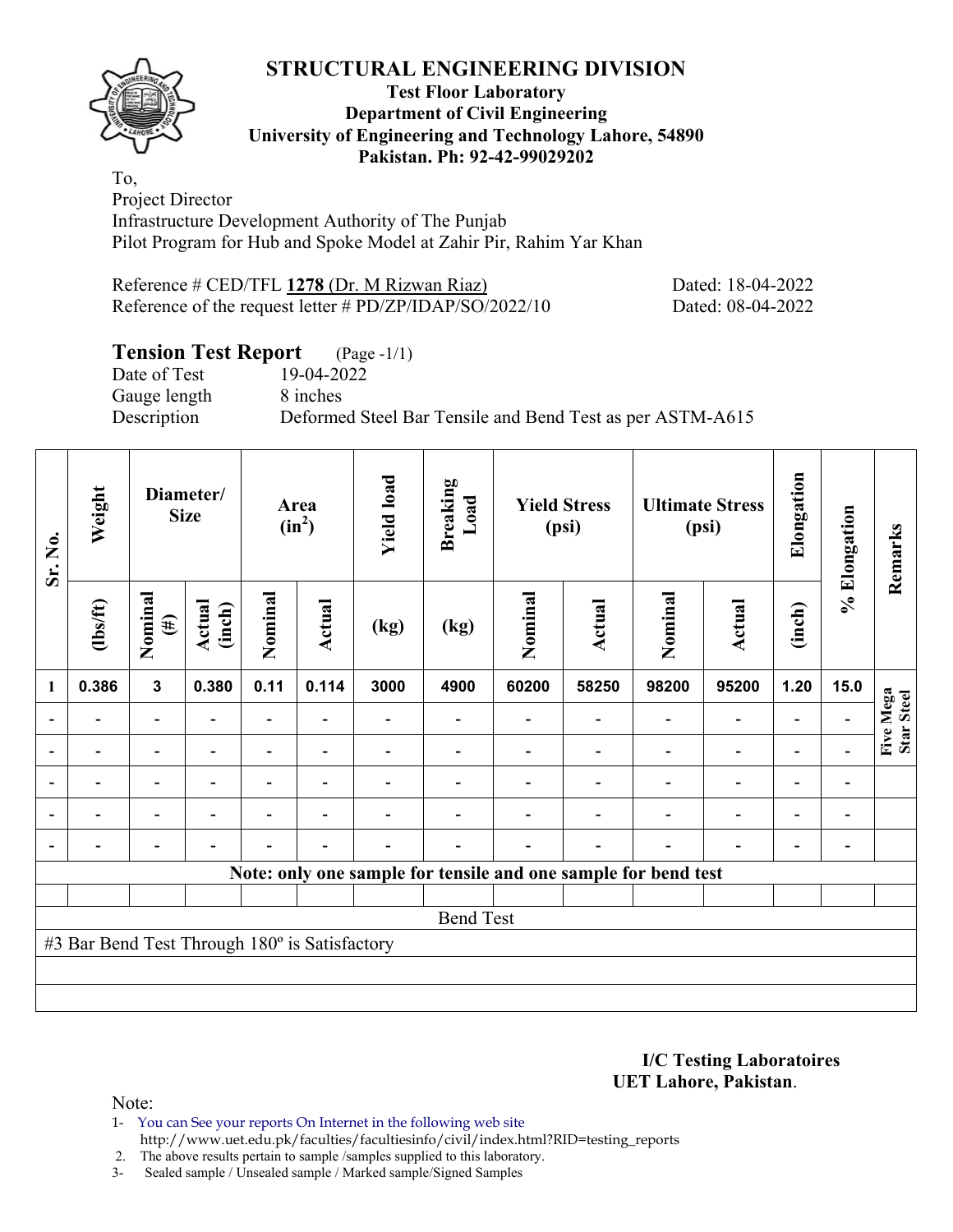

#### **Test Floor Laboratory Department of Civil Engineering University of Engineering and Technology Lahore, 54890 Pakistan. Ph: 92-42-99029202**

To, Resident Engineer Associated Consulting Engineers ACE Limited Construction of Government officer's Residences (GOR) in South Punjab Secratariat

Reference # CED/TFL 1279 (Dr. M Rizwan Riaz) Dated: 18-04-2022 Reference of the request letter # ACE/RE/GOR/2022/024 Dated: 14-04-2022

# **Tension Test Report** (Page -1/1)

Date of Test 19-04-2022 Gauge length 8 inches

Description Deformed Steel Bar Tensile and Bend Test as per ASTM-A615

| Sr. No.        | Weight                                        |                          | Diameter/<br><b>Size</b> |                | Area<br>$(in^2)$         | <b>Yield load</b>        | <b>Breaking</b><br>Load |         | <b>Yield Stress</b><br>(psi)                                    |                          | <b>Ultimate Stress</b><br>(psi) | Elongation               | % Elongation             | Remarks                      |
|----------------|-----------------------------------------------|--------------------------|--------------------------|----------------|--------------------------|--------------------------|-------------------------|---------|-----------------------------------------------------------------|--------------------------|---------------------------------|--------------------------|--------------------------|------------------------------|
|                | $\frac{2}{10}$                                | Nominal<br>$(\#)$        | Actual<br>(inch)         | Nominal        | Actual                   | (kg)                     | (kg)                    | Nominal | Actual                                                          | Nominal                  | Actual                          | (inch)                   |                          |                              |
| $\mathbf{1}$   | 0.366                                         | $\mathbf{3}$             | 0.370                    | 0.11           | 0.108                    | 3300                     | 4600                    | 66200   | 67540                                                           | 92200                    | 94200                           | 1.00                     | 12.5                     |                              |
| $\overline{2}$ | 0.364                                         | $\mathbf{3}$             | 0.369                    | 0.11           | 0.107                    | 3300                     | 4500                    | 66200   | 68040                                                           | 90200                    | 92800                           | 0.90                     | 11.3                     | <b>Steel</b><br>$\mathbf{F}$ |
|                |                                               | $\overline{\phantom{0}}$ |                          |                |                          |                          |                         |         |                                                                 |                          | $\qquad \qquad \blacksquare$    | $\overline{\phantom{0}}$ |                          |                              |
| $\blacksquare$ | $\overline{\phantom{0}}$                      | $\overline{\phantom{a}}$ | $\blacksquare$           | $\blacksquare$ | $\overline{\phantom{a}}$ |                          |                         |         | $\blacksquare$                                                  | $\overline{\phantom{a}}$ | $\overline{\phantom{a}}$        | $\overline{\phantom{a}}$ | $\blacksquare$           |                              |
|                | $\overline{\phantom{0}}$                      | $\overline{\phantom{a}}$ |                          | $\blacksquare$ | ۰                        |                          |                         |         |                                                                 | $\blacksquare$           | $\qquad \qquad \blacksquare$    | $\overline{\phantom{0}}$ | $\overline{\phantom{0}}$ |                              |
|                | $\overline{\phantom{0}}$                      | $\overline{\phantom{a}}$ |                          | $\blacksquare$ | $\overline{\phantom{a}}$ | $\overline{\phantom{0}}$ |                         |         | $\blacksquare$                                                  | $\blacksquare$           | $\overline{\phantom{0}}$        | $\overline{\phantom{a}}$ | $\blacksquare$           |                              |
|                |                                               |                          |                          |                |                          |                          |                         |         | Note: only two samples for tensile and one sample for bend test |                          |                                 |                          |                          |                              |
|                |                                               |                          |                          |                |                          |                          |                         |         |                                                                 |                          |                                 |                          |                          |                              |
|                |                                               |                          |                          |                |                          |                          | <b>Bend Test</b>        |         |                                                                 |                          |                                 |                          |                          |                              |
|                | #3 Bar Bend Test Through 180° is Satisfactory |                          |                          |                |                          |                          |                         |         |                                                                 |                          |                                 |                          |                          |                              |
|                |                                               |                          |                          |                |                          |                          |                         |         |                                                                 |                          |                                 |                          |                          |                              |
|                |                                               |                          |                          |                |                          |                          |                         |         |                                                                 |                          |                                 |                          |                          |                              |

**I/C Testing Laboratoires UET Lahore, Pakistan**.

Note:

- 1- You can See your reports On Internet in the following web site http://www.uet.edu.pk/faculties/facultiesinfo/civil/index.html?RID=testing\_reports
- 2. The above results pertain to sample /samples supplied to this laboratory.
- 3- Sealed sample / Unsealed sample / Marked sample/Signed Samples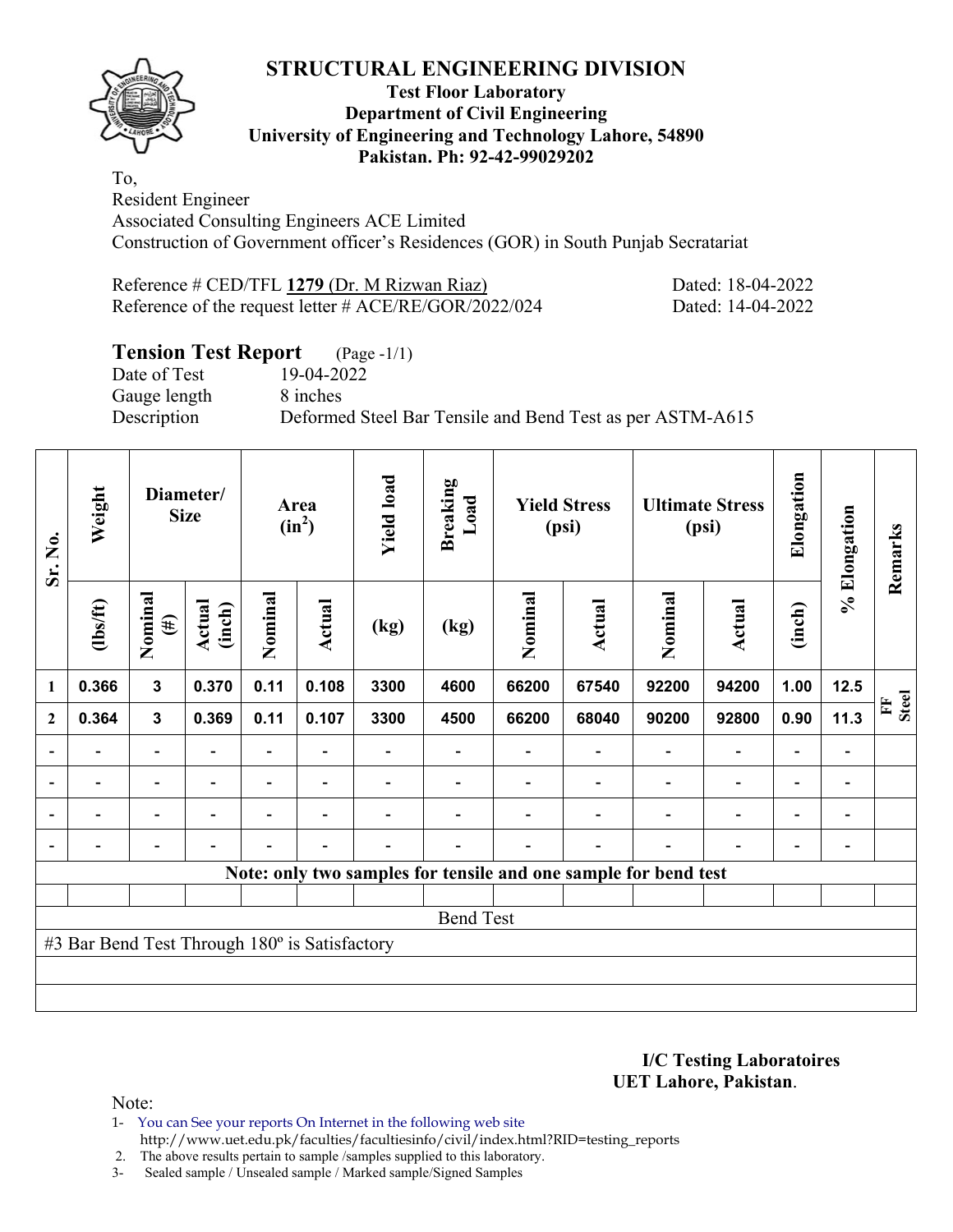

#### **Test Floor Laboratory Department of Civil Engineering University of Engineering and Technology Lahore, 54890 Pakistan. Ph: 92-42-99029202**

To, Construction Manager Zameen Quadrangle Construction of Zameen Quadrangle at Plot No. 49 Gulberg-V, Zafar Ali Road, Lahore

Reference # CED/TFL 1280 (Dr. M Rizwan Riaz) Dated: 18-04-2022 Reference of the request letter # ZD/ZQ/GSW/018 Dated: 13-04-2022

# **Tension Test Report** (Page -1/1)

Date of Test 19-04-2022 Gauge length 8 inches

Description Deformed Steel Bar Tensile and Bend Test as per ASTM-A615

| Sr. No.                  | Weight                                        |                          | Diameter/<br><b>Size</b> |                          | Area<br>$(in^2)$         | <b>Yield load</b> | <b>Breaking</b><br>Load |         | <b>Yield Stress</b><br>(psi)                                    |                          | <b>Ultimate Stress</b><br>(psi) | Elongation               | % Elongation             | Remarks                |
|--------------------------|-----------------------------------------------|--------------------------|--------------------------|--------------------------|--------------------------|-------------------|-------------------------|---------|-----------------------------------------------------------------|--------------------------|---------------------------------|--------------------------|--------------------------|------------------------|
|                          | (1bs/ft)                                      | Nominal<br>$(\#)$        | Actual<br>(inch)         | Nominal                  | Actual                   | (kg)              | (kg)                    | Nominal | Actual                                                          | Nominal                  | <b>Actual</b>                   | (inch)                   |                          |                        |
| 1                        | 0.375                                         | 3                        | 0.374                    | 0.11                     | 0.110                    | 3100              | 4400                    | 62200   | 62050                                                           | 88200                    | 88100                           | 1.10                     | 13.8                     |                        |
| $\mathbf{2}$             | 0.380                                         | $\mathbf{3}$             | 0.377                    | 0.11                     | 0.112                    | 3100              | 4600                    | 62200   | 61230                                                           | 92200                    | 90900                           | 1.20                     | 15.0                     | Kamran<br><b>Steel</b> |
|                          |                                               |                          |                          |                          |                          |                   |                         |         |                                                                 |                          | $\qquad \qquad \blacksquare$    | $\overline{\phantom{0}}$ |                          |                        |
| $\overline{\phantom{a}}$ |                                               | $\overline{a}$           | $\overline{\phantom{0}}$ | $\overline{\phantom{0}}$ | $\overline{\phantom{a}}$ |                   |                         |         |                                                                 | $\overline{\phantom{0}}$ | $\overline{a}$                  | $\overline{\phantom{a}}$ | $\blacksquare$           |                        |
| $\overline{\phantom{a}}$ |                                               | $\overline{\phantom{0}}$ | $\overline{\phantom{0}}$ | $\overline{\phantom{0}}$ | $\overline{\phantom{a}}$ |                   |                         |         | $\overline{\phantom{0}}$                                        | $\overline{\phantom{0}}$ | $\overline{a}$                  | $\overline{\phantom{0}}$ | $\overline{\phantom{0}}$ |                        |
|                          |                                               | $\overline{\phantom{0}}$ |                          |                          | $\overline{\phantom{a}}$ |                   |                         |         | $\overline{\phantom{0}}$                                        | $\blacksquare$           | $\overline{\phantom{0}}$        | $\overline{\phantom{0}}$ | $\overline{\phantom{0}}$ |                        |
|                          |                                               |                          |                          |                          |                          |                   |                         |         | Note: only two samples for tensile and one sample for bend test |                          |                                 |                          |                          |                        |
|                          |                                               |                          |                          |                          |                          |                   |                         |         |                                                                 |                          |                                 |                          |                          |                        |
|                          |                                               |                          |                          |                          |                          |                   | <b>Bend Test</b>        |         |                                                                 |                          |                                 |                          |                          |                        |
|                          | #3 Bar Bend Test Through 180° is Satisfactory |                          |                          |                          |                          |                   |                         |         |                                                                 |                          |                                 |                          |                          |                        |
|                          |                                               |                          |                          |                          |                          |                   |                         |         |                                                                 |                          |                                 |                          |                          |                        |
|                          |                                               |                          |                          |                          |                          |                   |                         |         |                                                                 |                          |                                 |                          |                          |                        |

**I/C Testing Laboratoires UET Lahore, Pakistan**.

Note:

1- You can See your reports On Internet in the following web site http://www.uet.edu.pk/faculties/facultiesinfo/civil/index.html?RID=testing\_reports

2. The above results pertain to sample /samples supplied to this laboratory.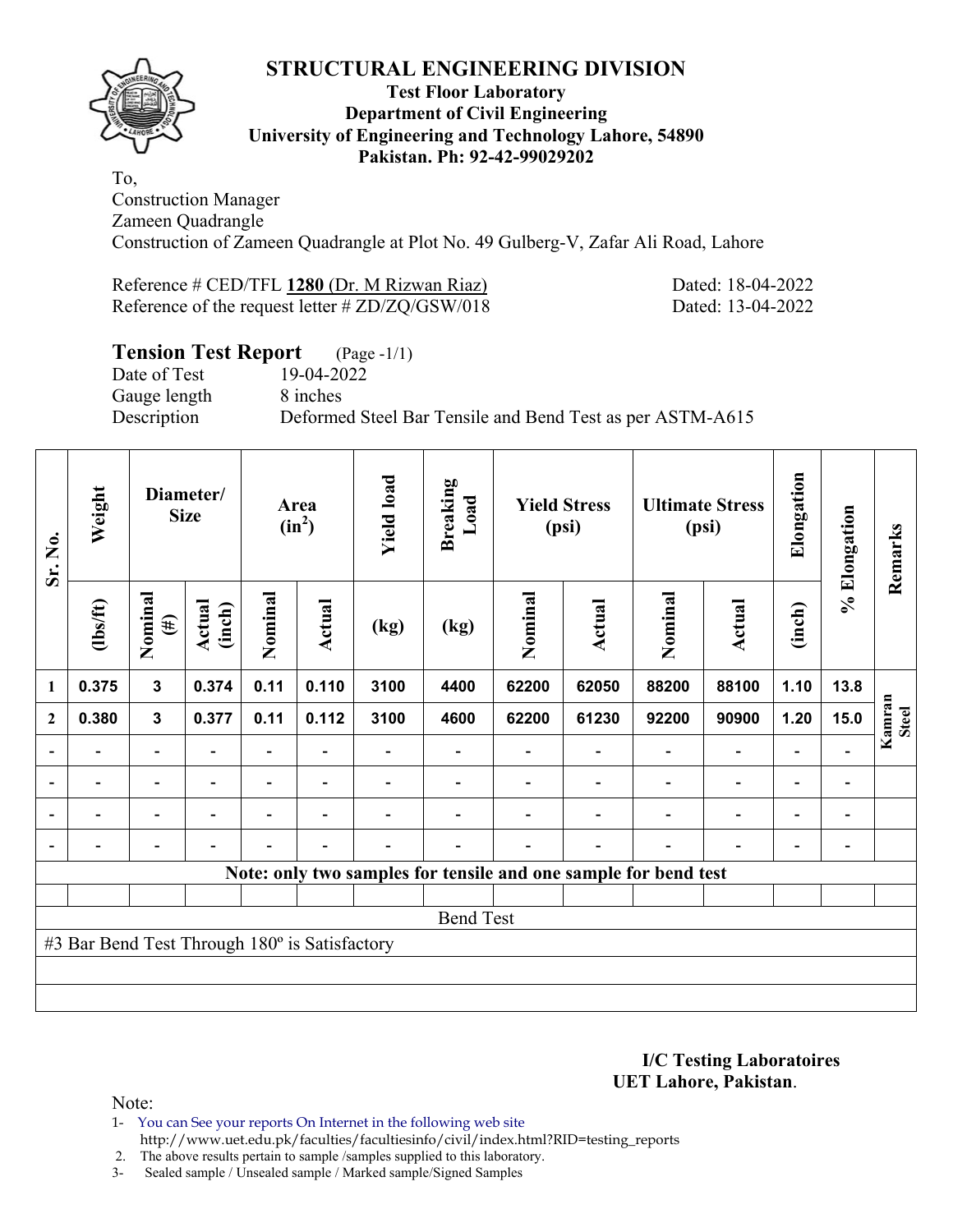

#### **Test Floor Laboratory Department of Civil Engineering University of Engineering and Technology Lahore, 54890 Pakistan. Ph: 92-42-99029202**

To, M/S Sui Northern Gas Pipelines Limited Lahore (Construction and Commission of Weighbridge at Central Base Store Manga)

| Reference # CED/TFL 1282 (Dr. M Rizwan Riaz)                 | Dated: 18-04-2022 |
|--------------------------------------------------------------|-------------------|
| Reference of the request letter $\# CC/W$ . Bridge/CBS/Manga | Dated: 18-04-2022 |

# **Tension Test Report** (Page -1/1)

Date of Test 19-04-2022 Gauge length 8 inches Description Deformed Steel Bar Tensile Test as per ASTM-A615

| Sr. No.                  | Weight         |                          | Diameter/<br><b>Size</b><br>(inch) |                          | Area<br>$(in^2)$         | <b>Yield load</b> | <b>Breaking</b><br>Load                 |         | <b>Yield Stress</b><br>(psi) |                          | <b>Ultimate Stress</b><br>(psi) | Elongation               | % Elongation                 | Remarks |
|--------------------------|----------------|--------------------------|------------------------------------|--------------------------|--------------------------|-------------------|-----------------------------------------|---------|------------------------------|--------------------------|---------------------------------|--------------------------|------------------------------|---------|
|                          | $\frac{2}{10}$ | Nominal                  | <b>Actual</b>                      | Nominal                  | Actual<br>0.11<br>0.109  |                   | (kg)                                    | Nominal | Actual                       | Nominal                  | Actual                          | (inch)                   |                              |         |
| 1                        | 0.371          | 3/8                      | 0.372                              |                          |                          | 3800              | 4700                                    | 76200   | 76900                        | 94200                    | 95200                           | 0.70                     | 8.8                          |         |
| $\boldsymbol{2}$         | 0.368          | 3/8                      | 0.371                              | 0.11                     | 0.108                    | 3100              | 4200                                    | 62200   | 63240                        | 84200                    | 85700                           | 0.90                     | 11.3                         |         |
| $\overline{\phantom{a}}$ |                | $\overline{\phantom{0}}$ | $\overline{\phantom{0}}$           | Ξ.                       |                          |                   | $\overline{\phantom{0}}$                |         |                              | $\overline{\phantom{0}}$ | $\overline{a}$                  | $\overline{\phantom{0}}$ |                              |         |
| $\overline{\phantom{a}}$ | $\blacksquare$ | $\overline{\phantom{a}}$ | ۰                                  | $\overline{\phantom{0}}$ | $\overline{\phantom{0}}$ |                   |                                         |         |                              | $\overline{\phantom{0}}$ | $\overline{\phantom{a}}$        | $\overline{\phantom{a}}$ | $\qquad \qquad \blacksquare$ |         |
| $\overline{\phantom{a}}$ |                | $\blacksquare$           | $\overline{\phantom{0}}$           | $\overline{\phantom{0}}$ | $\overline{\phantom{a}}$ |                   |                                         |         |                              | $\overline{\phantom{0}}$ | $\overline{\phantom{0}}$        | $\overline{\phantom{0}}$ | -                            |         |
| $\blacksquare$           |                |                          |                                    |                          |                          |                   |                                         |         |                              |                          | -                               | $\overline{\phantom{0}}$ | $\overline{\phantom{0}}$     |         |
|                          |                |                          |                                    |                          |                          |                   | Note: only two samples for tensile test |         |                              |                          |                                 |                          |                              |         |
|                          |                |                          |                                    |                          |                          |                   |                                         |         |                              |                          |                                 |                          |                              |         |
|                          |                |                          |                                    |                          |                          |                   | <b>Bend Test</b>                        |         |                              |                          |                                 |                          |                              |         |
|                          |                |                          |                                    |                          |                          |                   |                                         |         |                              |                          |                                 |                          |                              |         |
|                          |                |                          |                                    |                          |                          |                   |                                         |         |                              |                          |                                 |                          |                              |         |
|                          |                |                          |                                    |                          |                          |                   |                                         |         |                              |                          |                                 |                          |                              |         |

#### **I/C Testing Laboratoires UET Lahore, Pakistan**.

Note:

1- You can See your reports On Internet in the following web site http://www.uet.edu.pk/faculties/facultiesinfo/civil/index.html?RID=testing\_reports

2. The above results pertain to sample /samples supplied to this laboratory.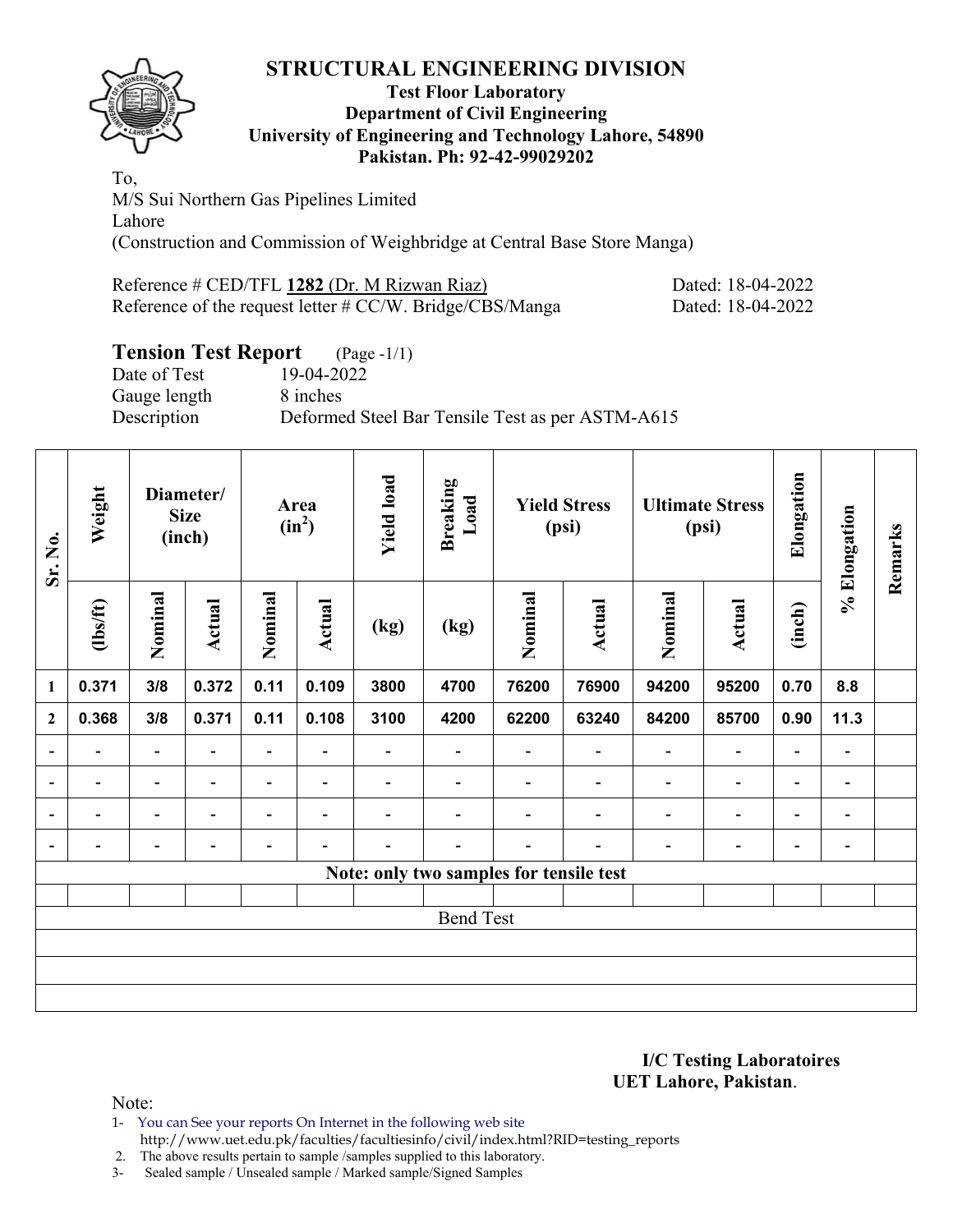

#### **Test Floor Laboratory Department of Civil Engineering University of Engineering and Technology Lahore, 54890 Pakistan. Ph: 92-42-99029202**

To, FM (Works Div) Suparco Office, Lahore Construction of Boundary Wall around 18-Acres & 5 Marla of Land at Kala Shah Kaku Lahore

| Reference # CED/TFL 1283 (Dr. M Rizwan Riaz)                     | Dated: 18-04-2022 |
|------------------------------------------------------------------|-------------------|
| Reference of the request letter $\#$ 63301(008) Works/Div/SRDC-L | Dated: 04-04-2022 |

## **Tension Test Report** (Page -1/1)

Date of Test 19-04-2022 Gauge length 8 inches

Description Deformed Steel Bar Tensile and Bend Test as per ASTM-A615

| Sr. No.          | Weight                                        |                          | Diameter/<br><b>Size</b> |                          | Area<br>$(in^2)$         | <b>Yield load</b> | <b>Breaking</b><br>Load |         | <b>Yield Stress</b><br>(psi) |                                                                 | <b>Ultimate Stress</b><br>(psi) | Elongation                   | % Elongation             | Remarks |
|------------------|-----------------------------------------------|--------------------------|--------------------------|--------------------------|--------------------------|-------------------|-------------------------|---------|------------------------------|-----------------------------------------------------------------|---------------------------------|------------------------------|--------------------------|---------|
|                  | $\frac{2}{10}$                                | Nominal<br>$(\#)$        | Actual<br>(inch)         | Nominal                  | Actual                   | (kg)              | (kg)                    | Nominal | Actual                       | Nominal                                                         | Actual                          | (inch)                       |                          |         |
| 1                | 0.381                                         | $\mathbf{3}$             | 0.378                    | 0.11                     | 0.112                    | 3600              | 5500                    | 72200   | 70760                        | 110200                                                          | 108100                          | 0.80                         | 10.0                     |         |
| $\boldsymbol{2}$ | 0.373                                         | $\mathbf{3}$             | 0.374                    | 0.11                     | 0.110                    | 3300              | 5500                    | 66200   | 66290                        | 110200                                                          | 110500                          | 1.00                         | 12.5                     |         |
| $\overline{a}$   |                                               | Ξ.                       |                          |                          |                          |                   |                         |         |                              |                                                                 | $\overline{a}$                  | $\qquad \qquad \blacksquare$ |                          |         |
| $\overline{a}$   | -                                             | $\overline{\phantom{a}}$ | $\overline{\phantom{a}}$ | $\overline{\phantom{0}}$ | $\overline{\phantom{a}}$ |                   |                         |         |                              | $\blacksquare$                                                  | $\overline{\phantom{a}}$        | $\overline{\phantom{a}}$     | $\overline{\phantom{a}}$ |         |
|                  | $\overline{\phantom{0}}$                      | Ξ.                       | ۰                        | $\overline{a}$           | $\blacksquare$           |                   |                         |         |                              | ÷                                                               | $\overline{\phantom{a}}$        | $\overline{\phantom{a}}$     | $\blacksquare$           |         |
|                  |                                               | -                        | $\overline{\phantom{0}}$ | $\overline{\phantom{0}}$ | $\blacksquare$           |                   |                         |         | $\overline{\phantom{a}}$     | $\overline{\phantom{a}}$                                        | $\overline{a}$                  | $\overline{\phantom{a}}$     |                          |         |
|                  |                                               |                          |                          |                          |                          |                   |                         |         |                              | Note: only two samples for tensile and one sample for bend test |                                 |                              |                          |         |
|                  |                                               |                          |                          |                          |                          |                   |                         |         |                              |                                                                 |                                 |                              |                          |         |
|                  |                                               |                          |                          |                          |                          |                   | <b>Bend Test</b>        |         |                              |                                                                 |                                 |                              |                          |         |
|                  | #3 Bar Bend Test Through 180° is Satisfactory |                          |                          |                          |                          |                   |                         |         |                              |                                                                 |                                 |                              |                          |         |
|                  |                                               |                          |                          |                          |                          |                   |                         |         |                              |                                                                 |                                 |                              |                          |         |
|                  |                                               |                          |                          |                          |                          |                   |                         |         |                              |                                                                 |                                 |                              |                          |         |

**I/C Testing Laboratoires UET Lahore, Pakistan**.

Note:

- 1- You can See your reports On Internet in the following web site http://www.uet.edu.pk/faculties/facultiesinfo/civil/index.html?RID=testing\_reports
- 2. The above results pertain to sample /samples supplied to this laboratory.
- 3- Sealed sample / Unsealed sample / Marked sample/Signed Samples